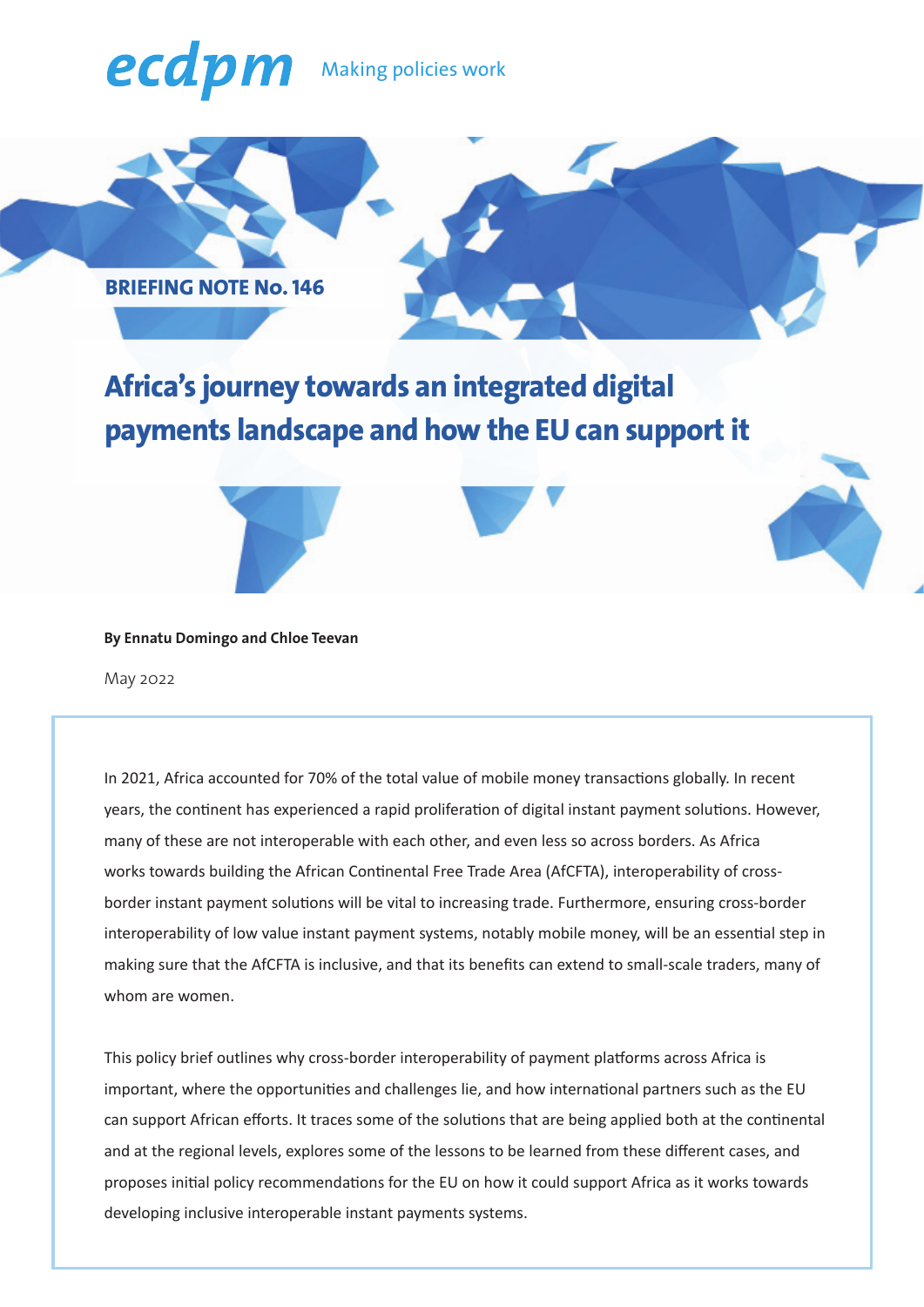#### **Box 1: Glossary of key terms**

**African Continental Free Trade Area (AfCFTA):** Is the African Union's Agenda 2063 flagship project to accelerate intra-African trade by creating a continental free trade area. The AfCFTA agreement entered into force in 2019 and is entering into the second phase of negotiation (which includes services and e-commerce) with 43 African countries having ratified the agreement as of May 2022. Meaningful trade is yet to take place while negotiations are being finalised (Tralac 2022).

**Digital financial inclusion:** "involves the deployment of the cost-saving digital means to reach currently financially excluded and underserved populations with a range of formal financial services suited to their needs that are responsibly delivered at a cost affordable to customers and sustainable for providers" (WB n.d.).

**Digital financial services (DFS):** Refers to "a broad range of financial services accessed and delivered through digital channels, including payments, credit, savings, remittances and insurance. It also includes mobile financial services" (AFI n.d.).

**Digital Public Infrastructure (DPI):** Systems that are scalable and interoperable, such as eidentity, e-payments and data exchanges. They are vital building blocks that will allow for societal transformation at the national, regional and continental level in Africa. These systems in turn offer the basis for the roll-out of e-services, e-government and e-commerce. They can be built on the basis of digital public goods, such as open-source software and open standards that can be customised and rolled out in multiple different contexts (Mukherjee and Maruwada 2021)

**Instant payments:** "digital payments that can be made from customer funds in near realtime, at any given time. Instant payments tend to be lower-value, higher-volume transactions, but they are increasingly being used for larger payments, such as annual income tax payment (P2G) in many countries. The mobile phone is the most common channel for instant payments, also known as 'mobile payments' and delivered through USSD or in-app features, but other digital devices such as cards and wearables can be used to make instant payments as well" (AfricaNenda n.d.).

**Interoperability:** "The term "interoperability" is generally understood here as the property of products or systems which work with other products or systems without friction. When referred to retail payment systems, interoperability enables users to make digital payment transactions with any other user in a convenient, affordable, fast, seamless, and secure way, possibly via a single transaction account (see below). Interoperable payment systems allow two or more proprietary platforms to interact seamlessly, enabling the exchange of payment transactions between and among payment service providers and, consequently, users" (Bossone 2016).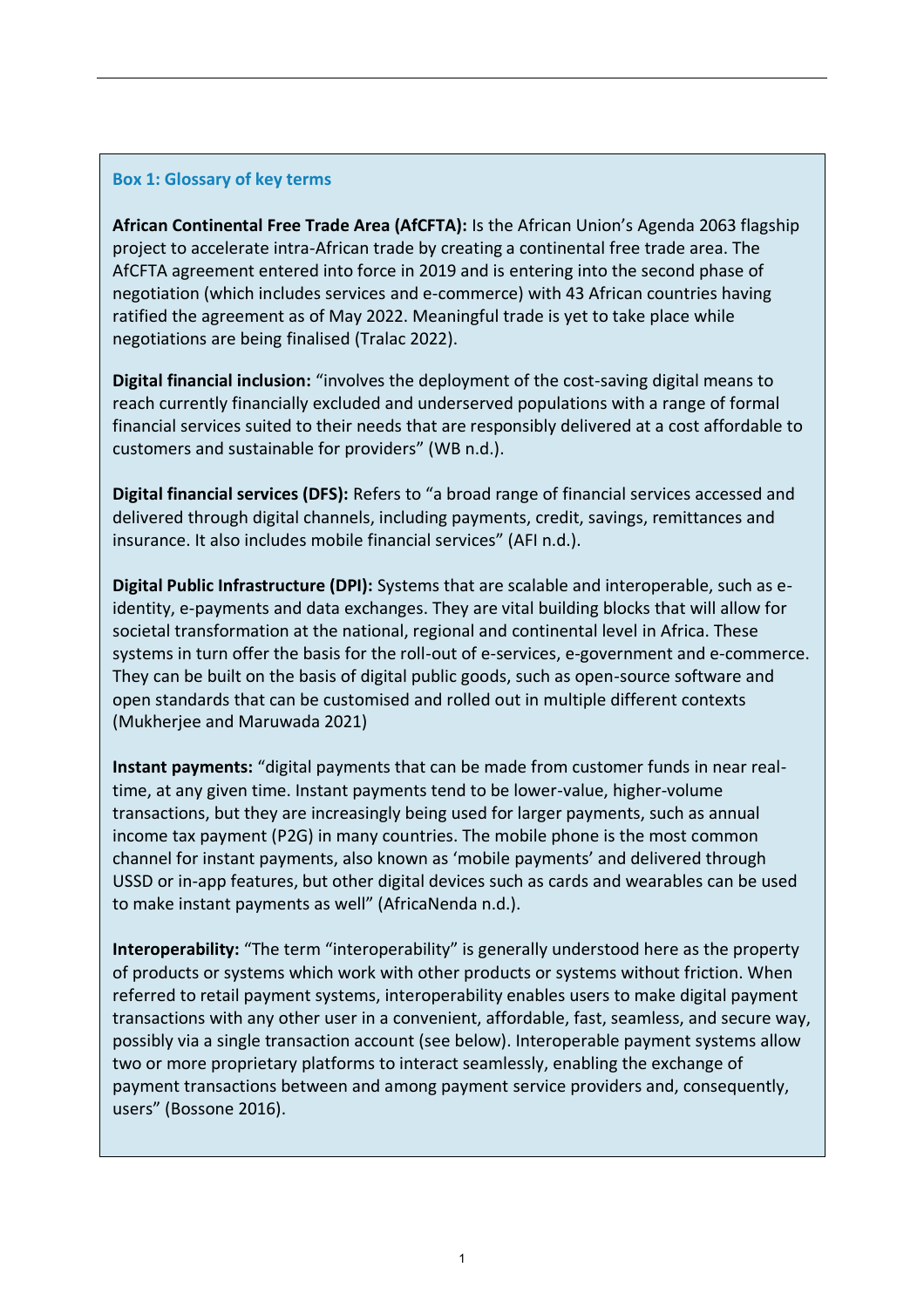**Financial inclusion:** "Financial inclusion is a multidimensional concept that encompasses all initiatives, from both supply and demand sides, within the financial sector. They include provision of appropriate and quality financing that is both accessible and affordable to lowincome and other vulnerable households. Notably they target groups traditionally excluded from the formal financial sector" (AfDB 2013).

**Peer-to-peer payments (P2P):** All electronic transactions from one person to another through a money transfer app such as the Kenyan M-Pesa. This is the most popular form of payment in Africa as it ensures the financial inclusion of people without bank accounts. Government-to-people payments (G2P) are also increasingly growing thanks to technological innovation. For instance, during the COVID-19 pandemic, Togo launched Novissi, a cash transfer app that allows government-to-people payments (G2P), to help people in need.

P**ush payments:** A payment transaction that is initiated by the payer, who gives instructions to the bank or mobile money operator. It is a direct credit transfer that facilitates low value payments.

**Pull payments:** A payment transaction that is initiated by the payee/merchant.

**'Tripartite' FTA (COMESA-EAC-SADC):** The Tripartite FTA between the Common Market for Eastern and Southern Africa (COMESA), the East African Community (EAC) and the Southern African Development Community (SADC) comprises 26 countries and aims to strengthen economic integration of the Southern and Eastern Africa region (SADC n.d.). Although the initiative preceded the AfCFTA, it has since been overtaken in implementation and requires additional ratifications to enter into force.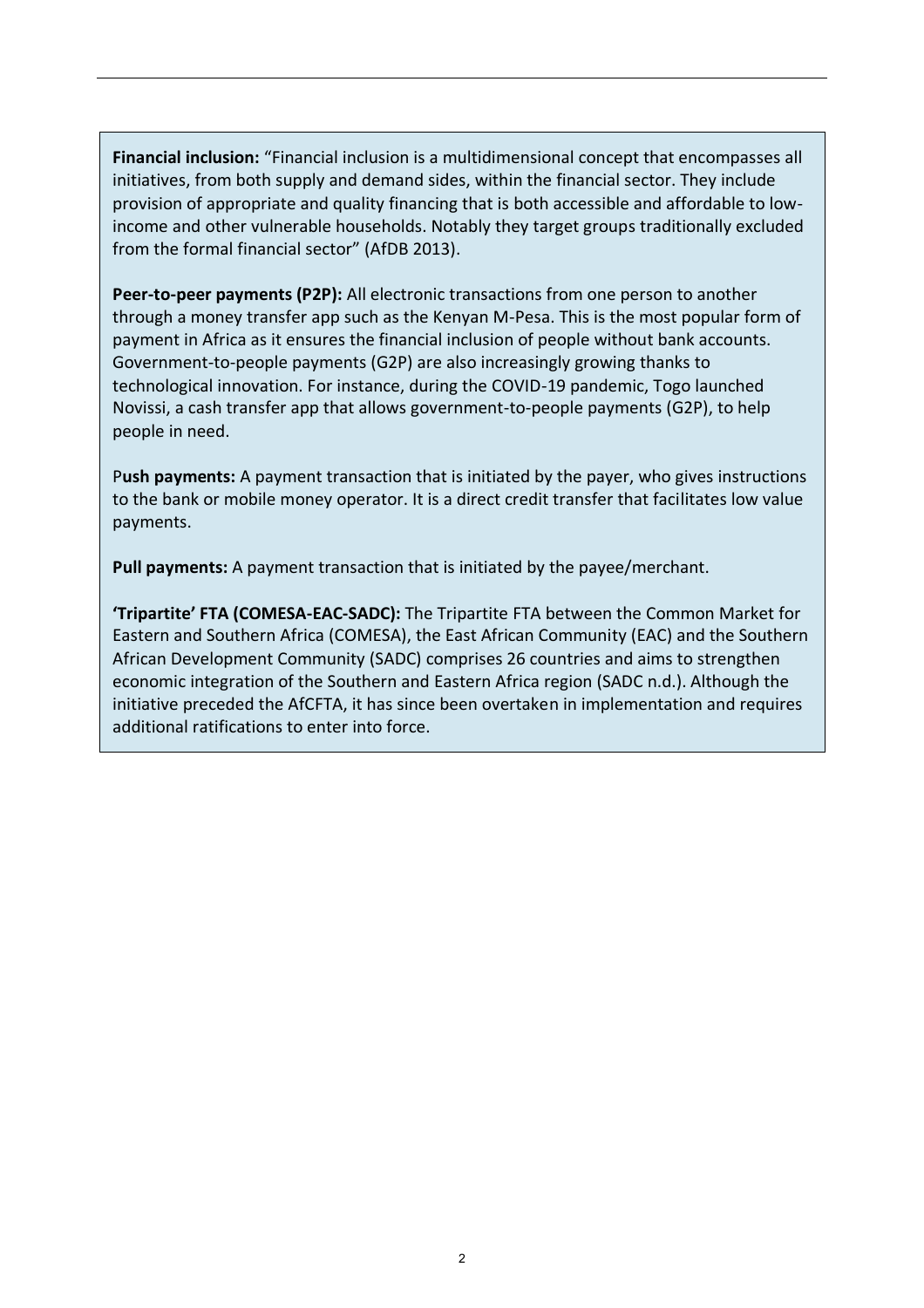## **Introduction**

Recent years have seen a rapid proliferation of digital instant payment systems. The value of mobile money transactions in Africa stood at \$701.4 billion in 2021, which is 70% of the world's \$1 trillion total mobile money value (Onyango 2022). In Sub-Saharan Africa, more than 60% of the adult population have mobile money accounts (Market Finder n.d.), which has helped increase financial inclusion in Africa, but regions experience different levels of financial exclusion. Countries in Central Africa record the highest level of financial exclusion on the continent (AfricaNenda 2019). Despite the bloom in terms of actors pushing for inclusive finance, the instant payment ecosystem across the continent – and indeed within most countries and regions – is highly fragmented, without an overarching regulatory framework that can tie all the payment solutions together. Cross-border payments are often both costly and slow. This is due to a combination of weak regulatory coordination in many regions, and private sector actors in the instant payments landscape "grabbing different parts of the elephant" (interview); often pursuing short-term profits and market share over longer-term agendas of regional growth and inclusion. Greater cross-border interoperability of instant payments systems in Africa would help promote cross-border ecommerce, small-scale trade and peer-to-peer (P2P) interactions between African countries.

At present, negotiations around the AfCFTA are ongoing, with the aim of increasing intra-African trade, which currently stands at only 14.4% of Africa's total exports (Grynspan 2021). Cross-border interoperable instant payment systems (sometimes referred to as real-time retail payment (RTRP) platforms), which target primarily mobile money, will be important to help women, youth and other small-scale economic actors, such as (informal and) Micro, Small and Medium Enterprises (MSMEs), to seize opportunities in cross-border trade, thus contributing to the inclusive and sustainable dimensions of the AfCFTA. Women, who account for 60-70% of Africa's 332 million unbanked population, are key participants in informal cross-border trade in African border regions (Karkare et al. 2021). Ensuring interoperability of small-scale instant payments across borders is one way to ensure that the AfCFTA

benefits not only large businesses, but also smaller scale trade activities.

The COVID-19 pandemic further underlined the importance of digital financial inclusion to build resilience to exogenous shocks, while also leading to an expansion of the e-commerce market in Africa by 42% from 2019 to 2020 (Njugunah 2021). Many governments across the continent were able to provide quick, secure and efficient financial support to the most vulnerable groups thanks to digital payment systems and other digital infrastructure such as e-identity and learning platforms, often built using digital public goods (Oguntuase 2021; Mukherjee and Maruwada 2021). At the regional level, as many informal cross-border traders relied on e-commerce to keep their businesses going, banks such as the Banque Centrale des États de l'Afrique de l'Ouest (BCEAO), the Central Bank serving the eight member West African Economic and Monetary Union (WAEMU), started consultations with mobile money providers and other financial institutions to coordinate measures to promote digital payments (BCEAO 2020). The pandemic brought attention to the fundamental question of who benefits from digital payment systems, as well as raising a call to action for regulators to increase digital financial inclusion. The pandemic also directly contributed to the decision to include the e-commerce protocol in Phase II negotiations of the AfCFTA rather than Phase III as originally planned (Interviews).

Supporting the development of an African digital single market is also a strategic focus for the EU's digital partnership with Africa outlined in its 2020 Africa strategy (EC/HRVP 2020). As an international partner with experience in implementing its own single market, the EU can play a strategic role in helping African governments develop inclusive digital payment systems that are interoperable across borders. The EU's digital strategy in Africa attempts to encompass many areas of action, and the EU and its member states are currently moving to the implementation phase of the new Neighbourhood, Development and International Cooperation Instrument [\(NDICI-Global Europe\)](https://ec.europa.eu/international-partnerships/global-europe_en) financial instrument for the period 2021-2027, meaning that they are in the process of defining clear programmes. It will be important for the EU to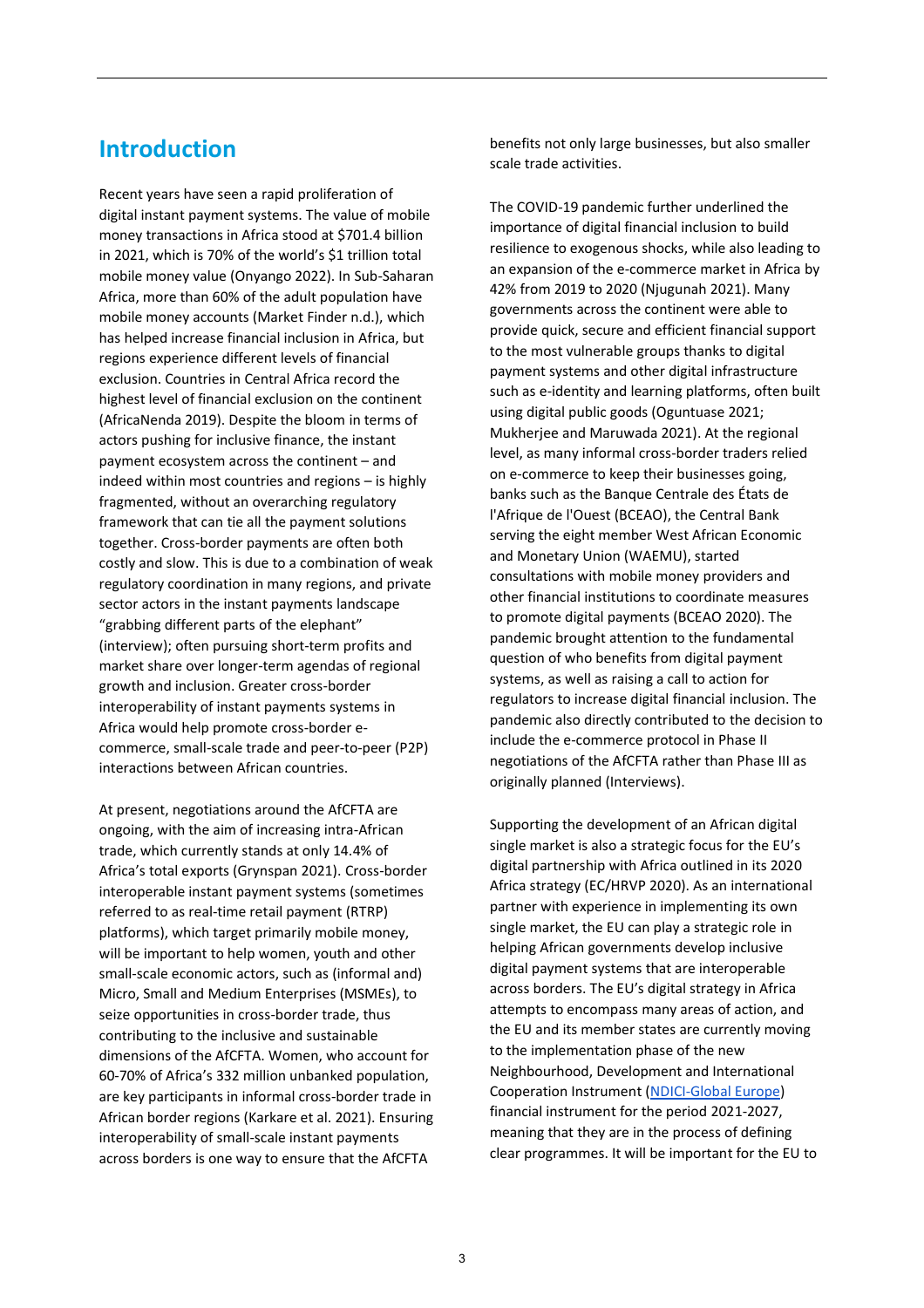engage in these questions to identify where the real need for support lies, and what the EU's commitment to provide support to the AfCFTA under Team Europe umbrella, means in practice (SSA MIP 2021).

In this policy brief  $-$  the first of two  $-$  we explain why cross-border interoperability of instant payments is important, briefly examine some of the ongoing initiatives in this area and analyse some of the opportunities and challenges. We conclude by outlining some preliminary suggestions about where international actors such as the EU, might play a role. A second policy brief will look in more depth at the EU's own interoperability journey and how it can play a role in this area, particularly in Africa. The brief is based on desk research and interviews with a select number of African and European stakeholders.

## Building an inclusive continental single market: Cross-border payments and the **AfCFTA**

Cross-border interoperability of payments across Africa is a key step towards facilitating trade between African countries by reducing the overall cost of cross-border trade in Africa. However, while high-value wholesale payments underpin large scale trade, facilitating digital instant payments or 'retail' payments across borders can help enable ecommerce and allow informal traders – often women – to access the formal economy and thus benefit from the AfCFTA, as well as facilitating wider P2P payments across borders. Financial services, including digital financial services, are a key element of current negotiations around both the services and e-commerce protocols of the AfCFTA.

With efforts to ensure cross-border interoperability of instant payments in Africa happening at the national, regional and international levels, some of the people we interviewed voiced different views around the most relevant approach to achieve crossborder interoperable instant payments across the continent. Some favour a continental approach directly, but others suggest a more gradual approach building on current regional initiatives that work.

At the continental level, the Pan-African Payment and Settlement System (PAPSS) has been set up to provide a cross-border, financial market infrastructure. It is implemented by the Afreximbank and the support of the AU and the Secretariat of the AfCFTA, and aims to enable payment transactions across Africa in 42 national currencies, which it estimates should save around \$5 billion in currency conversion each year (PAPSS n.d.). Several interviewees express a high-degree of optimism about PAPSS as a key component of implementing the AfCFTA, but the extent to which PAPSS will be able to integrate low-value instant payments that are essential to guarantee inclusiveness remains to be seen. Some interviewees suggest that PAPSS is likely to be part of the solution, but may ultimately be part of a patchwork of interoperable regional initiatives (Interviews).

#### **Box 2: Example of a continental Pan-African payment system**

#### • **Pan-African Payment and Settlement System (PAPSS)**

The [PAPSS](https://papss.com/) is one of the five key building blocks of the AfCFTA, which was developed to function as an interoperable instant payment platform that will integrate already existing payment systems. Together with participating central banks, Afreximbank is acting as the main settlement agent (see Figure 1). It was launched in January 2022 for commercial use after a successful operational [pilot](https://worldstagenews.com/ecobank-has-a-pan-african-switch-already-connected-to-pan-african-payment-and-settlement-system-akinwuntan/) that began in September 2021 in the following West African Monetary Zone (WAMZ) member countries: Nigeria, Gambia, Sierra Leone, Liberia, Ghana and Guinea. The system allows both banks and other authorised financial institutions to participate in the platform.

There are already nearly 20 commercial leaders active in the region that have joined the system (Thompson 2022). The goal is to integrate more central banks outside the WAMZ in the PAPSS. Ecobank, which is a bank operating in many African countries, has also already announced its support for the platform. Afreximbank aims to **scale up the initiative across the continent** by increasing technological infrastructure, further simplifying the payment landscape and harmonising regulation of digital financial services.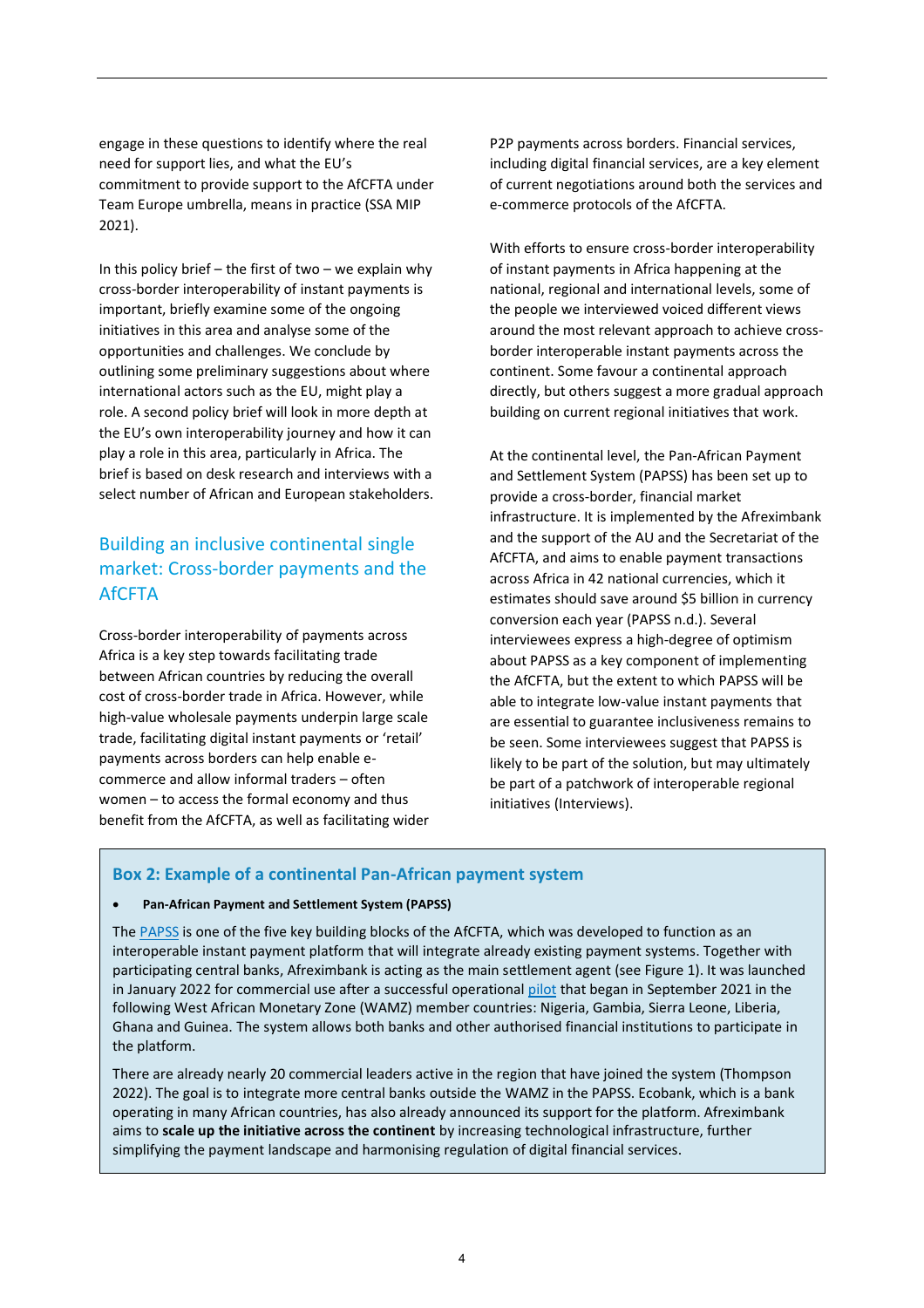At the national level, a limited number of individual governments have demonstrated leadership and put in place instant payment systems that ensure interoperability between operators. These are designed to be interoperable with regional or continental initiatives. In May 2018, Ghana established the first interoperable mobile money switch (a platform or technology that interconnects different financial institutions to make transactions possible) in Africa (see Figure 1). The system extended the existing Gh-link switch, allowing customers "to push and pull funds across mobile money providers and between mobile money providers and banks" (Republic of Ghana 2018). Ghana was also the first country in Africa to introduce a universal QR Code in 2020, allowing

payments between mobile money operators (MMOs), banks or a combination of the two using a simple barcode (Smart Africa 2021). Other countries have followed suit, including, for example, Tanzania, which was due to launch its Tanzania Instant Payment System (Tips) in February 2022 (Mirondo 2022), while a number of other countries are moving towards implementing their own interoperable mobile money switches. In East Africa, where a number of countries are individually implementing their own switches, it should eventually be possible for these countries to connect the various switches in order to create regional interoperability (Interviews). In other parts of Africa, a regional approach was adopted from the onset as we will see in the next section.

#### In their oversight role, central banks promote safe and efficient payments by monitoring and assessing payment systems and, where **OVERSIGHT** necessary, inducing change (BIS 2020). Payment legislation and regulation set the legal basis for oversight and provide the guardrails within which decisions about the instant payment system will be made. A scheme is a set of procedures, rules, and technical standards that govern the execution of payments (BIS 2020). Effective schemes are supported by clear ownership and governance, which ensure balanced **SCHEME** economic incentives and define safe and reliable operational models. The governance, economic, and operational decisions made by scheme managers play a large role in determining whether the instant payment system is sustainable and drives transaction growth. A switch is a technology that enables safe and efficient transactions. Switch operators transmit, reconcile, confirm, and net transactions between participants (collectively, these functions make up the clearing **SWITCH** function): submit instructions for real-time or deferred transfer of final funds (settlement initiation); and perform other operational functions, including managing disputes and monitoring for fraud. A settlement system is used to facilitate the discharge of an obligation on agreed terms (BIS 2020). Settlement provides the actual transfer of final **SETTLEMENT** funds to the receiving provider-which may happen before or after the customer considers the funds to have been received. Safe and efficient settlement is critical to the integrity of the payment system.

#### **Figure 1: The key components of an instant payments system**

*Source: Cook et al. 2021*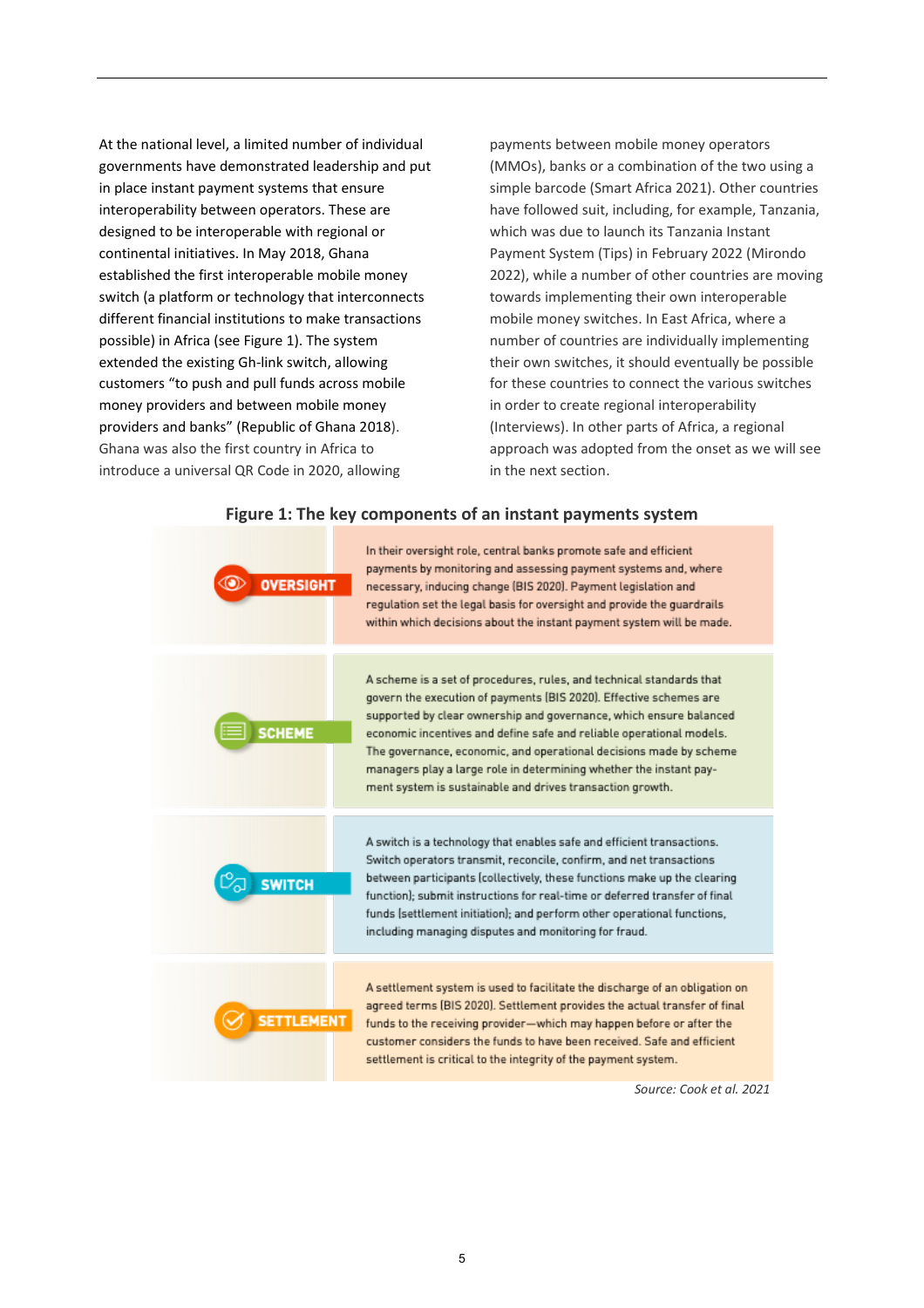Ghana is also championing the Smart Africa Blueprint on e-payments that aims to support all African countries in moving towards cross-border interoperability, thereby contributing to building continental interoperability. The Blueprint aims to enable: "an interoperable, safe, affordable, universally accessible, inclusive and responsible African crossborder e-payments ecosystem to increase trade across the continent".<sup>1</sup> It has three pillars, which are: "1) creating a conducive policy and regulatory framework; 2) enabling payments infrastructure and encouraging the adoption of global standards for interoperability, and 3) promoting business ecosystem and strategic partnerships" (Smart Africa 2021: 22). At present, the Blueprint is just that, but the Smart Africa Alliance is now planning a series of activities to begin to build momentum around the Blueprint bringing digital stakeholders from all 55 countries in the AU including Eritrea, which has not yet signed the AfCFTA, together to identify challenges and opportunities for donors to invest on digital payments (Interviews). As pointed out by one interviewee, rolling out the Blueprint is intended to go hand in hand with implementing the ecommerce protocol of the AfCFTA.

Differing opinions are expressed by interviewees with regard to how to effectively develop interoperability of instant payments at the continental level, in part depending on their positions working in different organisations and at different levels (RECs versus continental level). Yet, there is already momentum to work towards the goal of interoperability with the view to contributing to building the AfCFTA. Several actors expressed great optimism about the development of PAPSS and a continental market, largely tied to the drafting of the e-commerce protocol of the AfCFTA, currently underway. The goal is for the first draft of the protocol to be ready in September of this year. It will integrate a strong focus on epayments as an essential element in developing crossborder e-commerce. These actors pointed to the many advances already underway in this area, including notably the leadership of key countries such as Nigeria within PAPSS, the positive example of other countries such as Ghana, the leadership of private sector actors such as Ecobank, and the many actors across the continent working towards the common goal of

interoperability (Interviews). Yet, other interlocutors suggested that the same goal might be achieved by building on regional initiatives with a view to interoperability between several platforms. Under this vision, a Pan-African system for instant payments would build on existing and future initiatives that function well and that have been built with strong institutional buy-in, including PAPSS (Interviews).

There are thus two approaches to developing crossborder interoperable instant payments, which are potentially complementary. This section focused on the ambitions to build a continental market. The next section will look at how some regions in Africa are building their own platforms to encourage crossborder interoperable payments at the regional level. These platforms aim first to develop regional interoperability, but also to build in the possibility of interoperating with other regional platforms to contribute to continental interoperability.

### Successes and challenges faced by regional initiatives

This section discusses initiatives for cross-border interoperability of instant payments led by regional economic communities (RECs) or other regional organisations, highlighting some successes and challenges. These projects have largely been funded by the Africa Digital Financial Inclusion Facility (ADFI), which was set up by the African Development Bank (AfDB) with support from the Bill and Melinda Gates Foundation (BMGF), the Agence Française de Développement (AFD), the Ministry of Finance of the Government of Luxembourg and the Ministry of the Economy and Finance of the Government of France.

As we will see, some regions have been more successful than others in developing regional platforms, and much depends on the political economy of the different countries within a region, including the relative strength of different public and private sector actors in different regions, and on their differing interests and incentives. While interoperability of instant payments is expected to boost cross-border trade where it previously did not exist, there are difficulties in achieving interoperability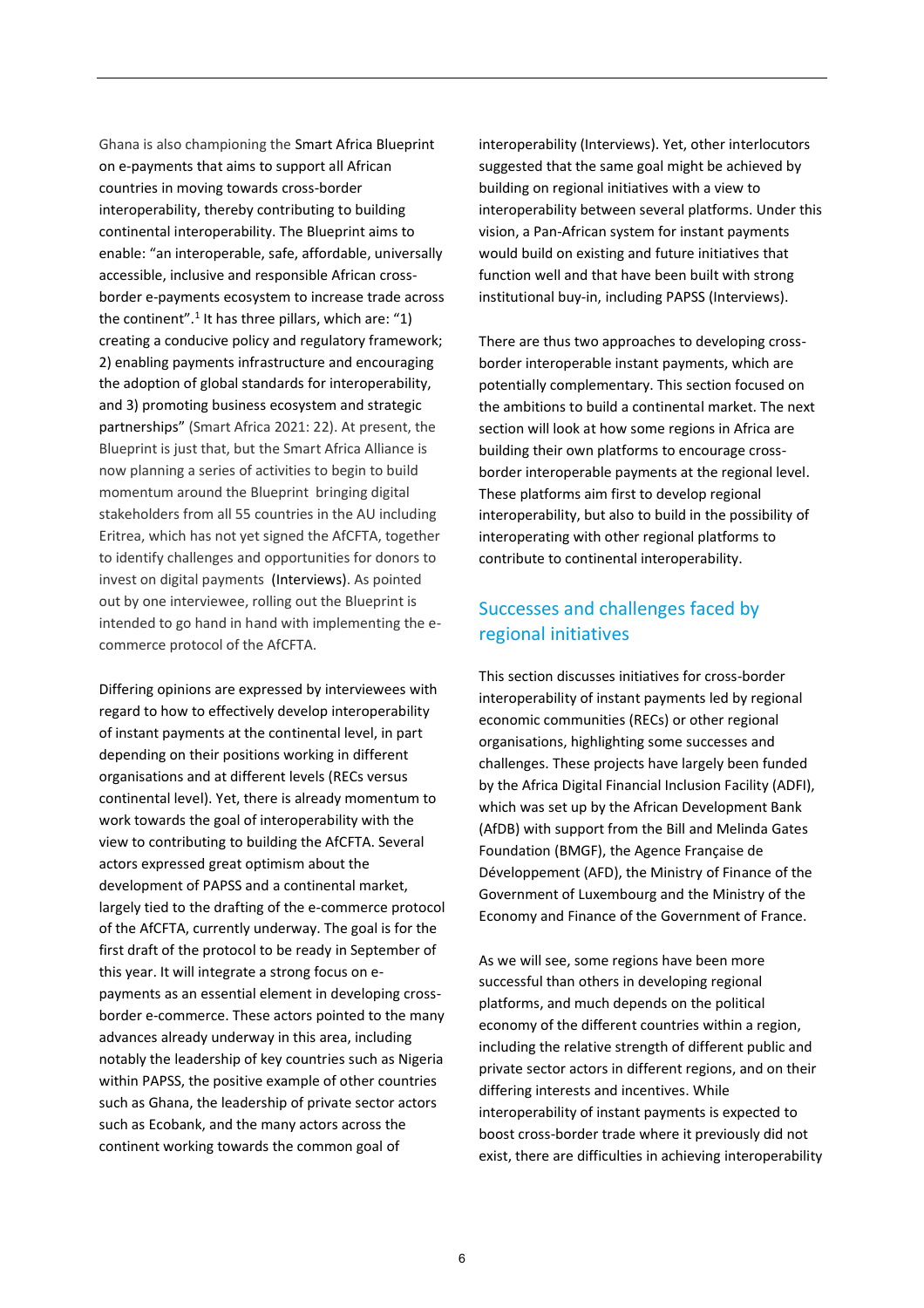even within regions that already have a significant level of cross-border trade. Although each regional setup is unique, there are common challenges around defining the level of flexibility (in terms of with whom to interoperate), domestic regulatory alignments and settlement options (AfricaNenda 2022). How barriers have been overcome within these regions may provide insights into how interoperability can be best achieved elsewhere and address the challenges faced on the ground (Interview).

One of the most advanced examples of cross-border interoperability of instant payments in Africa comes from the Southern Africa region. The Southern African Development Community (SADC) Banking Association developed an initiative for low-value cross-border 'push' transactions, named Transactions Cleared on an Immediate Basis (TCIB). The SADC Banking Association, which represents the region's commercial banks, had earlier been created to put in place a scheme for highvalue payments, the SADC Integrated Regional Electronic Settlement System (SIRESS). Both schemes depended on strong private sector cooperation with Central Banks as regulators, but whereas SIRESS depended entirely on the banks, TCIB brought in the mobile network operators (MNOs), which were

necessary to develop interoperable small scale crossborder instant payments. The TCIB includes the potential to be interoperable with other African regions such as EAC and COMESA to connect, and efforts are underway to expand the scheme across this 'Tripartite' zone (Interviews).

The interoperability of instant payments in SADC built upon buy-in from a range of banks, MNOs and regulatory actors with very different incentives, raising challenges along the way. In order to convince the commercial banks that the MNOs would not undercut them, it was important for the regulators to be clear that MNOs would be subjected to the same regulatory rules as the banks. Similarly, MNOs were initially worried that the traditional banks would steal their customers, but eventually were convinced that the scheme was in their interests (Interview). Private sector leadership was combined with strong by-in from regulators in Southern Africa, who helped to ensure a level playing field. However, it is worth noting that in other regions, such as East Africa, MNOs are much more powerful than traditional commercial banks due to the earlier expansion of mobile money in the region, and thus different incentives exist.

#### **Box 3: Examples of digital payment systems in the Southern African region**

• **The SADC Integrated Regional Electronic Settlement System (SIRESS), renamed Southern African Development Community Real-Time Gross Settlement System (SADC-RTGS)**

The South African Reserve Bank was appointed by the SADC Committee of Central Bank Governors (CCBG) to operate the SIRESS. SIRESS is a regional payment and settlement system, developed to [facilitate the transfer of](https://www.boz.zm/regional-payment-systems.htm)  [funds for cross-border payments in the SADC region,](https://www.boz.zm/regional-payment-systems.htm) helps to reduce the costs and improve efficiency of crossborder payments by eliminating the need for corresponding banking for such payments and reducing the time of settlements.

Both banks and non-banks with authorisation to participate in the settlement systems of their home countries operate under the SIRESS.

After being launched in July 2014 for South Africa, Namibia, Lesotho and Swaziland, the system was extended to all commercial banks and central banks in SADC following its success in these countries a year earlier. In 2020, [a](https://www.resbank.co.za/content/dam/sarb/what-we-do/payments-and-settlements/sadc-rtgs-/SADC-RTGS%20(SIRESS)%20PFMI%20Self-assessment%202021.pdf)  [peak of R6.87 billion was reached.](https://www.resbank.co.za/content/dam/sarb/what-we-do/payments-and-settlements/sadc-rtgs-/SADC-RTGS%20(SIRESS)%20PFMI%20Self-assessment%202021.pdf) But there have not been many changes in terms of the regulatory framework or system functionality.

There are already over 80 banks (of which 74 are commercial banks and 8 central banks) participating on the [SIRESS,](https://www.sadcbanking.org/sadc-rtgs/) and more are expected to on-board the system. Additional currencies might be included.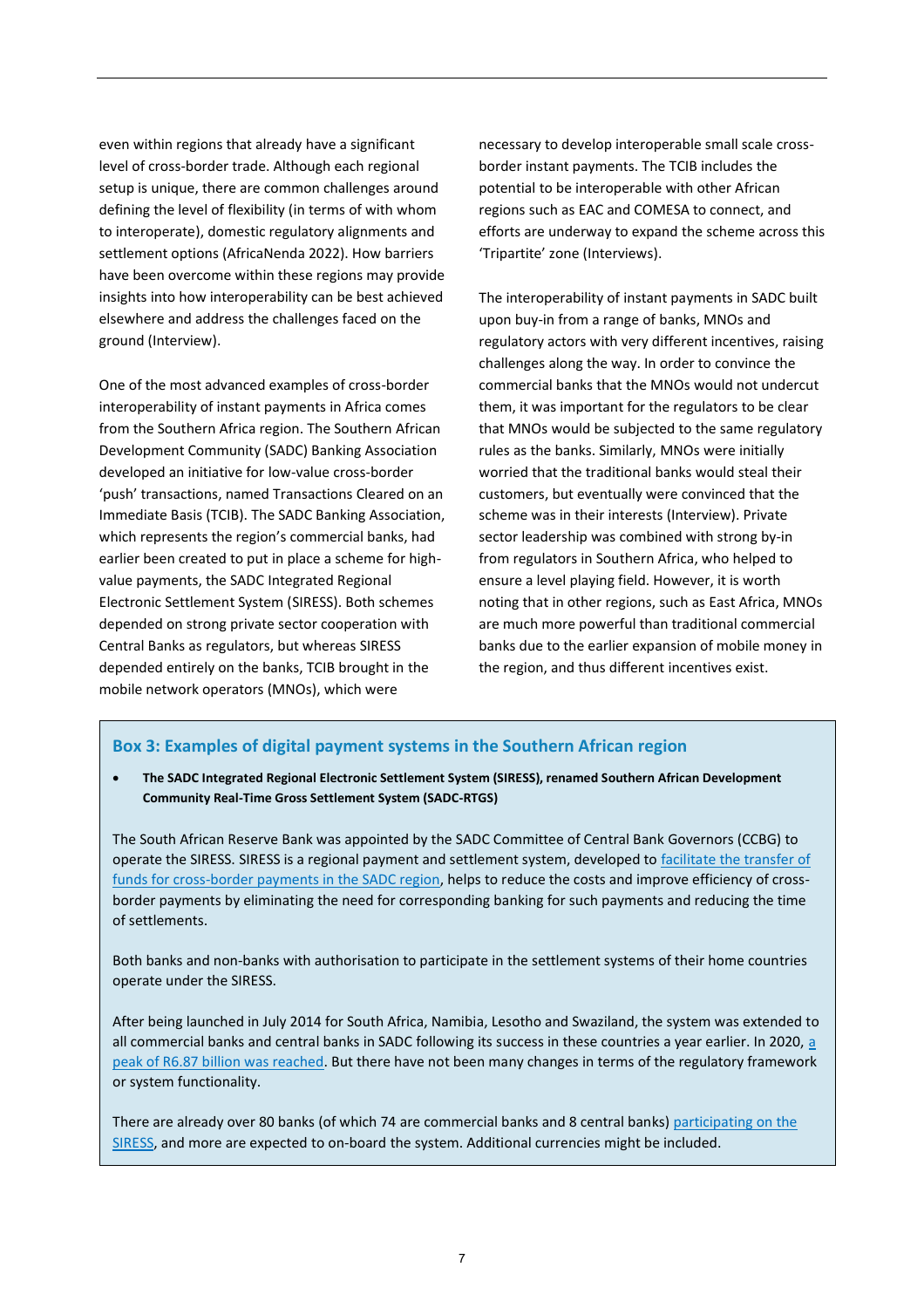#### • **Transactions Cleared on an Immediate Basis (TCIB)**

The South African Reserve Bank acts as a 'hub', relying on a switch operator, meaning that payments are immediately cleared through the Regional Clearing Settlement Operator, BankservAfrica, on a deferred basis (BankservAfrica n.d). Both central banks and financial institutions have their respective settlement accounts with the BankservAfrica. The SADC Payments System Oversight Committee (PSOC) acts as an oversight regulator so the scheme can advance the 'public good' objectives, and keep creating value through ensuring the interoperable access to all participants (AfricaNenda 2022).

The TCIB has increased the level of financial inclusion in the SADC region. By leveraging the SADC-RTGS, the TCIB allows MNOs and other authorised digital financial service providers operating under a national central bank to make low-value cross-border payments to a central bank account. The first real-time cross-border transaction via the TCIB payment service was between Zimbabwe and Namibia (BankservAfrica n.d.).

East Africa has faced unique challenges in developing regional cross-border interoperability, in part due to the strength of its MNOs. East Africa, home to the celebrated M-Pesa, is the region where mobile money is most widely used, with 102 million active accounts registered during 2021 (Statista 2022). In the past, MNOs have taken a zero-sum approach, believing that increasing compatibility between different providers will decrease their competitive advantage (Robb and Vilakazi 2016; Interviews). Experts in this field often emphasise the complexities that digital stakeholders face in terms of finding where to cooperate and where to compete. Previously, the Consultative Group to Assist the Poor (CGAP) led efforts to develop an industry-led scheme for regional interoperability in East Africa in 2018-19. This followed the development of several multilateral industry-led schemes at the national levels in Tanzania, Kenya and Uganda (Cook 2018). CGAP brought together MNOs in an effort to reach a multilateral agreement putting forward shared scheme rules for regional interoperability. Yet only two MNOs signed the final memorandum of understanding due to challenges in balancing different business models, type of technology, as well as differences between the national and group level within the companies. Further, interviewees suggested that a slightly stronger role for regulators in developing the schemes might have been helpful (Interviews).

While developing wholesale interoperable payments at the regional level had generated limited results, it is worth highlighting that multilateral schemes (without a third party facilitating transactions or managing an array of bilateral contracts between providers) were successfully implemented at the

national level (for example, Tanzania's MNO and Kenya's PesaLink), opening the way for the later implementation of a national switch. Looking at different schemes across East Africa that were able to help providers balance competition and increase the value for customers, CGAP highlights the importance of the right incentives to scale the number of e-money users performing cross-border transactions (Cook 2018). The Tanzania MNO scheme is presented as a successful case in terms of the volume of transactions, because both the provider and the customer have incentives to transact, which means that even though the receiver pays a third party fee, the consumer does not need to pay additional fees to the provider (Cook 2018). The Kenyan PesaLink, which is a mobile money switch that is connected to all banks operating under the Kenya Bankers Association (KBA) – which acts as a neutral actor promoting cooperation among shareholders – is a real-time cost-effective payment platform that has been able to ensure flexibility for consumers as these transfer funds by using their phone or account number (Kariuki 2020). Since the overarching goal of cross-border interoperability of instant payments is to increase cross-border transactions and to increase financial inclusion, initiatives should focus on schemes that are also financially accessible for consumers that are still using cash (Interviews; Cook 2018).

Each country in the EAC is now in the process of implementing its own switch, and interviewees mentioned that these national switches could be connected in the coming years to create regional interoperability. Regulators in the region are now considering how this might work in practice and may develop a new project to focus on this. At the same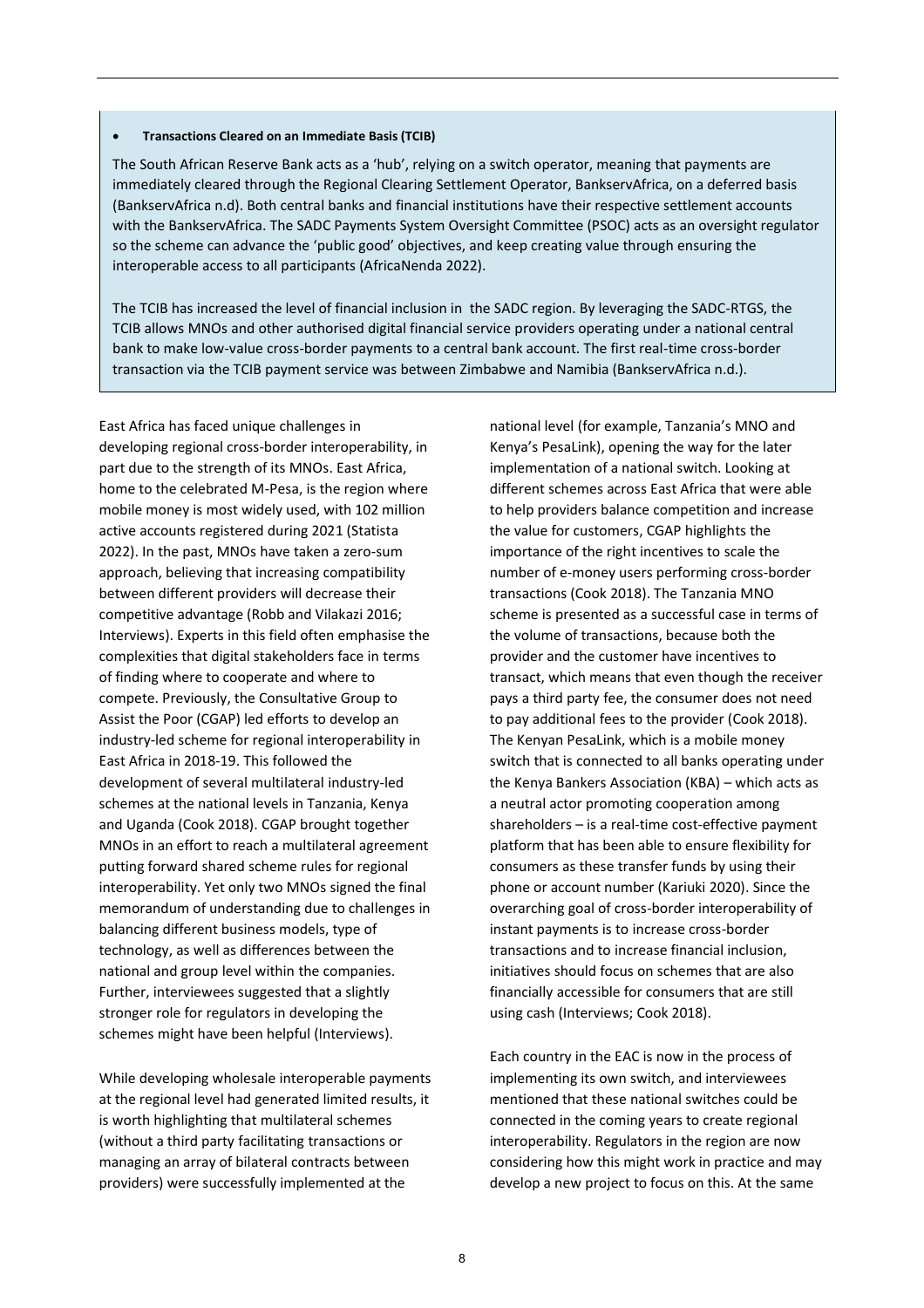time, the above-mentioned 'tripartite' initiative also aims to connect the EAC region with SADC and COMESA (Interviews).

The WAEMU region in West Africa is a monetary union, and thus faces different challenges from the regions mentioned above.<sup>2</sup> The WAEMU Digital Financial Services Interoperability Platform, which is currently being developed, seeks to address the fragmented payment landscape in West Africa, where 80 million mobile accounts are managed by multiple operators that are not interoperable, leading to slower and more costly transfers both domestically and across borders. The initiative aims to raise the estimated financial inclusion rate from 55% to 75% by 2050 by lowering the fees to participate in the system, reduci<sup>3</sup>ng cash-based transactions, and developing the digital economy in the region (Interview). It is the first region to start a project on cross-border interoperability at such a high scale – with 130 banks, 6 MNOs, more than 300 MFIs and 8 treasuries eligible to access the platform. Given the complexity of the project, there were delays in the attainment of technical solutions, while COVID-19 also delayed rollout (AfricaNenda 2021), delaying the launch of the platform to 2023. Yet, interviewees emphasise that the initiative enjoys strong support from key stakeholders, having followed an inclusive project design, including a market-readiness study (Interview).

With the support of a \$11.3 million in grant funding from the Gates Foundation, the AfDB is supporting the WAEMU zone's digital financial services platform upgrade and the implementation of interoperability to ensure that both banks and non-banks are part of an integrated payment ecosystem across the region (ADFI n.d.).

West Africa is now one of the fastest growing regions for mobile money (AfricaNenda n.d.), and the WAEMU zone is amongst the most integrated on the continent due to the monetary union and common language. Alongside the above-mentioned platform, other important developments are advancing that are essential to achieving greater financial inclusion in the region. For example, the AfDB has also been working with the BCEAO to facilitate licensing of fintechs. On 14 April 2022, Wave Digital Finance became the first mobile money operator to receive a regional licence from the BCEAO, allowing it to now offer products directly to clients, rather than using the services of intermediary banks to do so as was until now the case (Songne and Velluet 2022). Interviewees also emphasised that the roll-out of e-identity will be essential to ensuring financial inclusion, including facilitating know your customer (KYC) and crossborder payments (Interviews). This points to the importance of considering digital financial services as one component of a digital 'stack' of complementary digital public infrastructure.

#### **Box 4: Examples of digital payment platforms in the West Africa region**

#### • **WAEMU Digital Financial Services Interoperability Platform**

Since 2017, BCEAO and AfDB have been cooperating, with the support of BMGF, to develop the Digital Financial Services Interoperability Platform to achieve the 75% financial inclusion rate.

The system aims to integrate all the financial service providers in the eight WAEMU countries. The platform would allow customers with electronic money accounts or bank accounts in the WAEMU zone to send and receive money from all types of accounts both domestically and across borders.

The first phase of the operationalisation of the Digital Financial Services Interoperability Platform is undergoing. After being postponed due to the COVID-19 pandemic outbreak, the initial launch of the platform in West Africa is expected in 2023 with [full deployment and reaching 90 million people by 2022.](https://phbdevelopment.com/our-story/interoperability-unlocking-inclusive-digital-economies/) The final phase is the set-up phase of the project. Once MNOs have joined this project, it will need to be updated to connect to the PAPSS continental platform.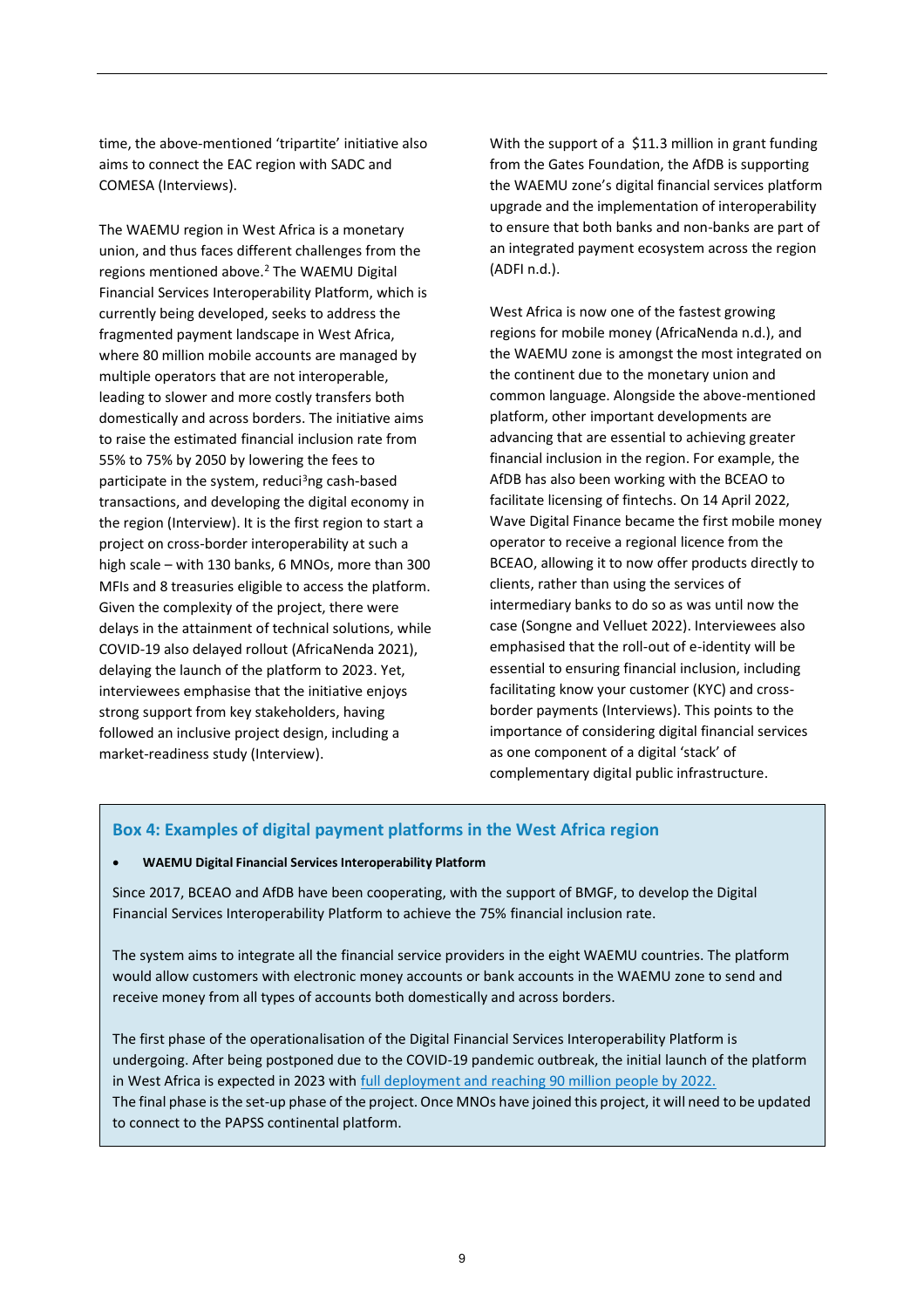Private sector buy-in will be vital to developing cross-border interoperable payments across Africa and can play a major role in pushing the conversation forward but regulatory buy-in is also necessary to achieve seamless systems. In particular, the private sector can play an important role in developing more integrated and cohesive infrastructure with payment services that are less expensive, which is important to ensure the financially inclusive use of digital financial services.

What this brief analysis of regional schemes indicates is that very different circumstances underlie the successes and challenges in each region as a result of different political and economic contexts underlying interoperable payments in the different regions. No one model offers a panacea for interoperability at the regional level, but the success of some of these schemes might offer a strong basis on which to build wider continental interoperability.

#### **Conclusion**

There is a great deal of dynamism around the development of interoperable cross-border instant payments in Africa, with a large number of actors working towards this goal. Yet, a great deal of work remains to be done to achieve interoperability across the continent. In fact, many of the changes required will need to take place at the level of individual countries and companies, and involve both the public and private sector. Attempts to promote interoperability will need to take account of the political economy dynamics that shape the sector, where lessons can be drawn from regional cooperation in other areas (Byiers et al. 2021). Implementing a continental vision will also require building coalitions for change in individual African countries, which can help to tackle some of the underlying capacity issues, as well as incentives. This is something that the United Nations Better Than Cash Alliance (BTCA) is already working on, developing a network of advocates across the continent to advocate for the kinds of changes necessary.

Some African countries and regions have advanced much further along this road than others, allowing experiences and lessons to be shared, enabling others to draw lessons as they begin to chart the way forward that is best suited given their context. Peer-to-peer learning between African countries and regions could be important in allowing those that are further behind to catch up, if alignment can be found among the incentives of different involved actors. There may also be the potential for successful cases of regional and even inter-regional integration to be scaled up, as TCIB hopes to do in the tripartite area.

There are currently a number of regional and continental initiatives focused on cross-border interoperability, whether private or public sector led. While this demonstrates the dynamism of this space, efforts should be made to understand what blocks greater collaboration and interoperability between the different regional and continental initiatives and to help alter those incentives in a way that entices collaboration towards achieving interoperable payments across the continent. More detailed research into political economy dynamics at the national level could thereby help to uncover some of the blockages and incentives that might move regional integration forward in this area. Existing regional initiatives such as TCIB in SADC and the WAEMU Digital Financial Services Interoperability Platform are building in interoperability, allowing them to be building blocks of a future continental system. This is important as they can provide the building blocks of future continent-wide interoperability.

Similarly, in-built interoperability with international initiatives might help to ensure that African initiatives will ultimately be interoperable beyond Africa. For example, the G20 Roadmap for Enhancing Cross-border Payments aims to enhance crossborder payments globally, setting out ambitious goals and milestones (FSB 2020). Building international interoperability will be vital to help cut the costs for Africans sending remittances from other regions, including Europe, the Middle East and North Africa.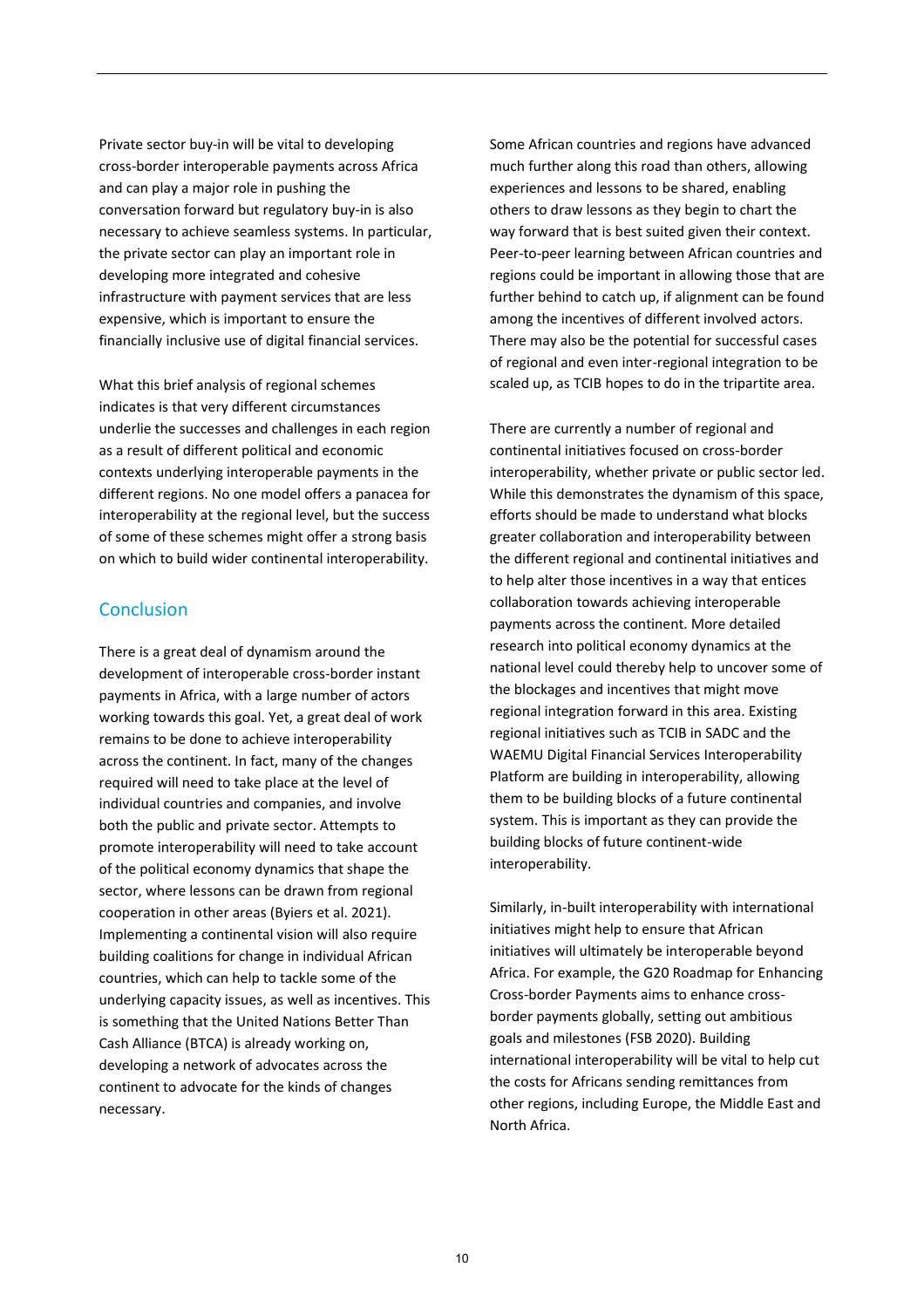Alongside the roll-out of cross-border interoperable payments, e-identity (e-ID) systems will play a vital role in ensuring equitable and inclusive development. At present, many Africans lack any form of identity and even if they are able to open a mobile money account, they can do little more as long as they do not have a valid means of identification (ID). ID is essential to KYC and to accessing many financial products and loans. Alongside payments systems, it is part of DPI, and when these function smoothly together, they are part of a "digital stack", which enables "paperless, cashless, remote, and data-empowered transactions." (ID4D and G2Px 2021: 5).

In a second policy brief, we will look in more detail at the role the EU might play in supporting regional interoperability of instant payments. The EU's own experiences in developing cross-border interoperability of payments mean that it can potentially be an important partner in this space. While the EU is a very different market, its experience demonstrates what can be achieved within a regional bloc and how, while several interviewees mention the utility of the EU sharing its experiences. Indeed in its 2020 EU Retail Payment Policy, the European Commission (EC) promised to support regional groupings of low- and middleincome countries, and to "facilitate the digitalization of remittances" (EC 2020).

There is currently considerable political and institutional pressure for the EU to 'get real' in relation to the follow-up to the EU-Africa Summit, the EU's stated Digital for Development (D4D) ambitions and support to the roll-out of the AfCFTA in a way that has a tangible benefit for African citizens and partners. The international environment is increasingly competitive with China, India and Pakistan offering support to Africa's digital transformation, including with their own strategies for pro-poor digital payment systems. The EU should take a smart approach based on supporting Africanled initiatives at the national, regional and continental level. This study suggests some initial ideas on how to leverage the EU's presence in this field:

- Following the programming of the NDICI-Global Europe, the EU is slowly matching its rather broad ambitions with specific and operational programmes. The EU and its member states might consider supporting further national efforts to develop an enabling regulatory environment for crossborder interoperable instant payments through Team Europe Initiatives (EU n.d.). This might include facilitating dialogue between public and private sector actors, providing technical assistance and expertise on specific issues, supporting the development of feasibility studies, and indeed supporting national level upgrading. In addition, financial institutions for development such as the AfDB, EIB and European Development Finance Institutions could incentivise the participation of commercial banks in cross-border interoperability schemes through their investments.
- At regional level, there is a need for more analysis of the political economy dynamics underlying regional interoperability in this area. It is vital to understand the interests and incentives at the national level to better understand what will and will not work at the regional level. This should include investing in research in Africa, including more engagement with African think tanks and academics, as well as bringing EU-AU researchers together. It could also include building political economy analysis into the programming of activities at the national and regional level, to root activities in a solid understanding of the situation on the ground.
- Similarly, given the EU's own experience in developing interoperability at the regional level, it should step up its engagement with regional level initiatives to provide both technical and regulatory support. As part of the EU's support to Africa's vision for economic integration through the African Continental Free Trade Area, the Directorate General for International Partnerships (DG INTPA) should work with EU delegations to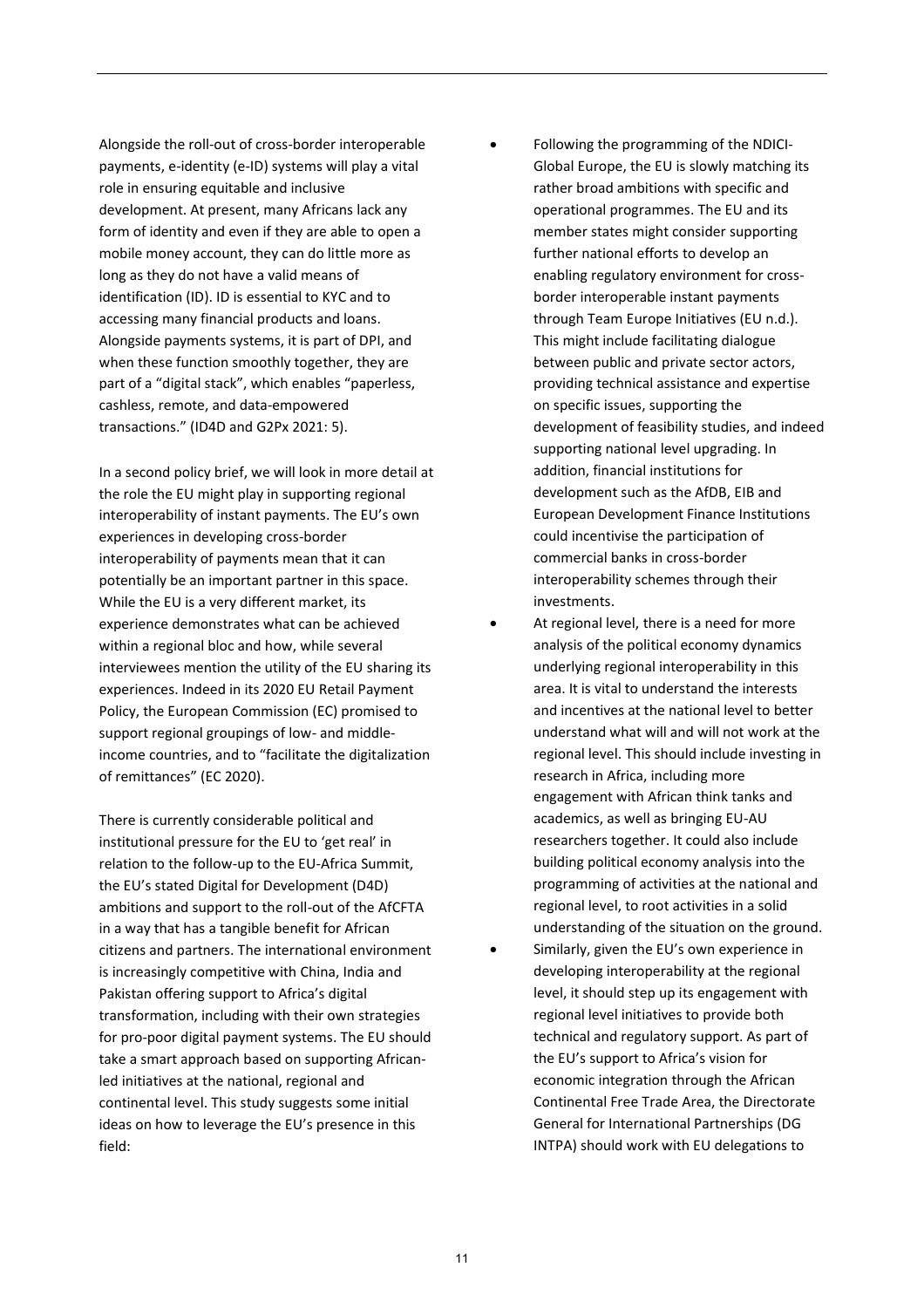facilitate access to the relevant expertise within the Directorate General for Financial Stability and Capital Markets (DG FISMA). It could also facilitate contacts with other actors that are relevant in this area, including peerto-peer learning between African countries and blocs, or with other developing countries such as India that have developed quite advanced digital public infrastructure, including e-ID and e-payments.

• A number of EU member states are already doing very good work to facilitate crossborder interoperable payments, e-commerce and wider digitalisation of trade in Africa. Yet, this work is poorly reflected in the current work of the EU's D4D Hub. France and Luxembourg are already supporting the work of ADFI, while Estonia is a world leader on eidentity. Yet, the interlinkages between these issues are underexplored and should be

further developed in the EU's approach to these questions. There is scope and necessity to scale D4D engagement given also the link to the EU's wider digital ambitions and its desire to underpin the AU-EU partnership with more tangible actions.

• Once the WAEMU Digital Financial Services interoperability platform is implemented there will be opportunities for the EU to assist with the development of e-identity, which will in turn be important for ensuring the rollout of inclusive digital financial services, allowing verification of cross-border payments and digitalisation of KYC. This might include financial and technical support by the EU institutions and member states to African policymakers in building these systems, but also specifically supporting central banks in developing the use of e-identity for KYC and wider financial sector use.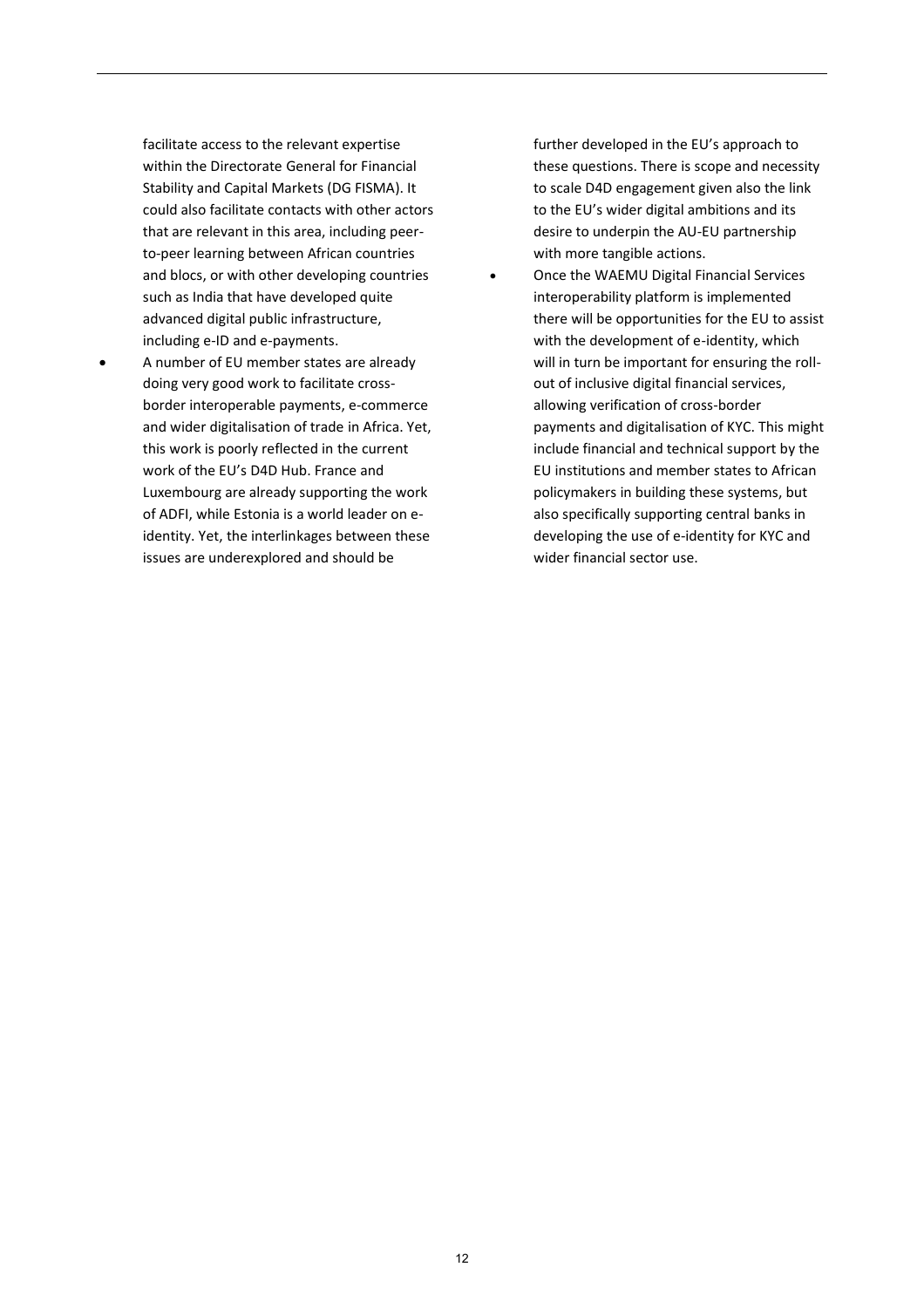## **Acknowledgements**

The authors are grateful to all those interviewed for making their time available and providing us with insights. Thanks also to all those who reviewed and provided feedback, including ECDPM colleagues Bruce Byiers, Poorva Karkare, Karim Karaki and Andrew Sherriff, and to Annette Powell for referencing, proofreading and layout. The views expressed in this study are exclusively those of the authors and should not be attributed to any other person or institution. All errors remain those of the authors. Feedback can be sent to Chloe Teevan: [cte@ecdpm.org](mailto:cte@ecdpm.org)

## **References**

- ADFI. N.d. *[WAEMU digital financial services](https://www.adfi.org/projects/waemu-digital-financial-services-interoperability-platform)  [interoperability platform](https://www.adfi.org/projects/waemu-digital-financial-services-interoperability-platform)*. Africa Digital Financial Inclusion Facility. African Development Bank Group 2022.
- AfDB. 2013. *[Financial Inclusion in Africa](https://www.afdb.org/fileadmin/uploads/afdb/Documents/Project-and-Operations/Financial_Inclusion_in_Africa.pdf)*. African Development Bank Group.
- AFI. N.d. *[Digital Financial Services Working Group](https://www.afi-global.org/working-groups/dfs/#:~:text=Digital%20financial%20services%20(DFS)%20comprises,also%20includes%20mobile%20financial%20services.)  [\(DFSWG\)](https://www.afi-global.org/working-groups/dfs/#:~:text=Digital%20financial%20services%20(DFS)%20comprises,also%20includes%20mobile%20financial%20services.)*. Alliance for Financial Inclusion. Accessed on 9 May 2022.
- AfricaNenda. 2021. *[The state of instant payments in Africa:](https://www.africanenda.org/uploads/files/211005_AfricaNenda-Instant-Payments-in-Africa-Report_vF-1.pdf)  [Progress and prospects](https://www.africanenda.org/uploads/files/211005_AfricaNenda-Instant-Payments-in-Africa-Report_vF-1.pdf)*. AfricaNenda. October 2021.
- AfricaNenda. 2022. *[AfricaNenda Webinar on IIPS](https://www.youtube.com/watch?v=LCsQFbtghOQ&ab_channel=AfricaNendaAfricaNenda)  [Foundations & Financial Inclusion](https://www.youtube.com/watch?v=LCsQFbtghOQ&ab_channel=AfricaNendaAfricaNenda) [–](https://www.youtube.com/watch?v=LCsQFbtghOQ&ab_channel=AfricaNendaAfricaNenda) [May 2022](https://www.youtube.com/watch?v=LCsQFbtghOQ&ab_channel=AfricaNendaAfricaNenda)*. YouTube. Accessed on 9 May 2022.
- [BankservAfrica.](https://www.bankservafrica.com/blog/post/tcib-successfully-processes-first-live-transa) N.d. *[SADC Banking Association:](https://www.bankservafrica.com/blog/post/sadc-banking-association-transactions-cleared-on-an-immediate-basis-tcib-low-value-cross-border-credit-transfers1)  [Transactions Cleared on an Immediate Basis \(TCIB](https://www.bankservafrica.com/blog/post/sadc-banking-association-transactions-cleared-on-an-immediate-basis-tcib-low-value-cross-border-credit-transfers1) – [Low-Value Cross Border Credit Transfers\)](https://www.bankservafrica.com/blog/post/sadc-banking-association-transactions-cleared-on-an-immediate-basis-tcib-low-value-cross-border-credit-transfers1)*.
- BCEAO. 2020. *[Avis N° 004-03-2020 relatif aux mesures de](https://www.bceao.int/fr/reglementations/avis-ndeg-004-03-2020-relatif-aux-mesures-de-promotion-des-paiements-electroniques)  [promotion des paiements électroniques dans le](https://www.bceao.int/fr/reglementations/avis-ndeg-004-03-2020-relatif-aux-mesures-de-promotion-des-paiements-electroniques)  [contexte de la lutte contre la propagation du Covid-19](https://www.bceao.int/fr/reglementations/avis-ndeg-004-03-2020-relatif-aux-mesures-de-promotion-des-paiements-electroniques)*. Banque Centrale des Etats de l'Afrique de l'Ouest (BCEAO). 2 Avril 2020.
- Bossone, B. 2016. *[Payment System Interoperability and](https://www.itu.int/en/ITU-T/focusgroups/dfs/Documents/10_2016/ITUFGDFS_REPORT%20ON%20Payment%20System%20InteroperabilityandOversightThe%20InternationalDimension-11-2016.pdf)  [Oversight: The International Dimension.](https://www.itu.int/en/ITU-T/focusgroups/dfs/Documents/10_2016/ITUFGDFS_REPORT%20ON%20Payment%20System%20InteroperabilityandOversightThe%20InternationalDimension-11-2016.pdf)* Focus Group Technical Report. ITU-T Focus Group Digital Financial Services. Geneva: International Telecommunication Union.

Byiers, B., Cazals, A., De Melo, J. and Medinilla, A. 2021. *[African regional integration: A problem-driven](https://ferdi.fr/en/publications/african-regional-integration-a-problem-driven-approach-to-delivering-regional-public-goods)  [approach to delivering regional public goods.](https://ferdi.fr/en/publications/african-regional-integration-a-problem-driven-approach-to-delivering-regional-public-goods)* Working Paper. Foundation for studies and Research on International Development (FERDI). 28 May 2021.

Carew, W. 2022. *[Building Mojaloop](https://modusbox.com/building-mojaloop-part-2-birth-of-the-real-time-payment-core-supporting-hub-operators-and-driving-participation/) [–](https://modusbox.com/building-mojaloop-part-2-birth-of-the-real-time-payment-core-supporting-hub-operators-and-driving-participation/) [Part 2: Birth of the](https://modusbox.com/building-mojaloop-part-2-birth-of-the-real-time-payment-core-supporting-hub-operators-and-driving-participation/)  [Real](https://modusbox.com/building-mojaloop-part-2-birth-of-the-real-time-payment-core-supporting-hub-operators-and-driving-participation/) [–](https://modusbox.com/building-mojaloop-part-2-birth-of-the-real-time-payment-core-supporting-hub-operators-and-driving-participation/) [Time Payment Core, Supporting Hub Operators,](https://modusbox.com/building-mojaloop-part-2-birth-of-the-real-time-payment-core-supporting-hub-operators-and-driving-participation/)  [and Driving Participation](https://modusbox.com/building-mojaloop-part-2-birth-of-the-real-time-payment-core-supporting-hub-operators-and-driving-participation/)*. Modusbox.

Cook, W. 2018. *[Interoperability in East Africa: Dispatches](https://www.cgap.org/research/reading-deck/interoperability-east-africa-dispatches-home-mobile-money)  [from the Home of Mobile Money](https://www.cgap.org/research/reading-deck/interoperability-east-africa-dispatches-home-mobile-money)*. Washington: Consultative Group to Assist the Poor (CGAP). May 2018.

- Cook, W., Lennox, D. and Sbeih, S. 2021. *[Building Faster](https://www.cgap.org/research/publication/building-faster-better-guide-inclusive-instant-payment-systems)  [Better: A Guide to Inclusive Instant Payment Systems](https://www.cgap.org/research/publication/building-faster-better-guide-inclusive-instant-payment-systems)*. Washington: Consultative Group to Assist the Poor (CGAP). January 2021.
- EC. 2020. *[Communication from The Commission to The](https://eur-lex.europa.eu/legal-content/EN/TXT/?uri=CELEX%3A52020DC0592)  [European Parliament, The Council, The European](https://eur-lex.europa.eu/legal-content/EN/TXT/?uri=CELEX%3A52020DC0592)  [Economic and Social Committee and The Committee of](https://eur-lex.europa.eu/legal-content/EN/TXT/?uri=CELEX%3A52020DC0592)  [The Regions: on a Retail Payments Strategy for the EU](https://eur-lex.europa.eu/legal-content/EN/TXT/?uri=CELEX%3A52020DC0592)*. Brussels: European Commission. 24 September 2020.
- EC. 2021. *[Sub-Saharan Africa Multi-Annual Indicative](https://ec.europa.eu/international-partnerships/system/files/mip-2021-c2021-9373-sub-saharan-africa-annex_en.pdf)  [Programme 2021-2027.](https://ec.europa.eu/international-partnerships/system/files/mip-2021-c2021-9373-sub-saharan-africa-annex_en.pdf) Brussels: European Commission.*
- EC/HRVP. 2020. *[Joint communication to the European](https://ec.europa.eu/international-partnerships/system/files/communication-eu-africa-strategy-join-2020-4-final_en.pdf)  [Parliament and The Council: Towards a comprehensive](https://ec.europa.eu/international-partnerships/system/files/communication-eu-africa-strategy-join-2020-4-final_en.pdf)  [Strategy with Africa.](https://ec.europa.eu/international-partnerships/system/files/communication-eu-africa-strategy-join-2020-4-final_en.pdf)* Brussels: European Commission/High Representative of the Union for Foreign Affairs. 9 March 2020.
- EU. N.d.. *[Support to the](https://europa.eu/capacity4dev/tei-jp-tracker/tei/support-african-continental-free-trade-area) [African Continental Free Trade](https://europa.eu/capacity4dev/tei-jp-tracker/tei/support-african-continental-free-trade-area)  [Area](https://europa.eu/capacity4dev/tei-jp-tracker/tei/support-african-continental-free-trade-area)*. Brussels: European Union.
- FinDev Gateway. 2017. *[Scalable, Affordable and](https://www.findevgateway.org/paper/2017/08/scalable-affordable-and-accessible)  Accessible? Building [interoperable payment systems](https://www.findevgateway.org/paper/2017/08/scalable-affordable-and-accessible)  [that promote financial inclusion in East Africa](https://www.findevgateway.org/paper/2017/08/scalable-affordable-and-accessible)*. Paper. August 2017.
- FSB. 2020. *[Enhancing Cross-border Payments: Stage 3](https://www.fsb.org/wp-content/uploads/P131020-1.pdf)  [roadmap](https://www.fsb.org/wp-content/uploads/P131020-1.pdf)*. Financial Stability Board (FSB). 13 October 2020.
- Grynspan, R. 2021. *[New opportunities for accelerating](https://unctad.org/news/blog-new-opportunities-accelerating-pan-african-trade)  [pan-African trade](https://unctad.org/news/blog-new-opportunities-accelerating-pan-african-trade)*. Geneva: United Nations Conference on Trade and Development. 14 December 2021.
- ID4D and G2Px. 2021. *[The 2021 ID4D and G2Px Annual](https://id4d.worldbank.org/annual-report)  [Report.](https://id4d.worldbank.org/annual-report)* The World Bank Group.
- Kariuki, R. 2020. *[Why Pesalink has succeeded in Kenya.](https://www.linkedin.com/pulse/why-pesalink-has-succeded-kenya-robert-kariuki/)* LinkedIn. 6 May 2020.

Karkare, P., Byiers, B., Apiko, P. and Kane, M. 2021. *[A](https://ecdpm.org/wp-content/uploads/System-Not-Error-Informal-Cross-Border-Trade-West-Africa-ECDPM-Discussion-Paper-300-2021.pdf)  [system, not an error: informal cross-border trade in](https://ecdpm.org/wp-content/uploads/System-Not-Error-Informal-Cross-Border-Trade-West-Africa-ECDPM-Discussion-Paper-300-2021.pdf)  [west africa](https://ecdpm.org/wp-content/uploads/System-Not-Error-Informal-Cross-Border-Trade-West-Africa-ECDPM-Discussion-Paper-300-2021.pdf)*. ECDPM Discussion Paper 300. Maastricht: ECDPM.

- Market Finder. N.d. *[Succeeding in emerging markets:](https://marketfinder.thinkwithgoogle.com/intl/en/guide/payments-in-africa/)  [Spotlight on Payments in Africa](https://marketfinder.thinkwithgoogle.com/intl/en/guide/payments-in-africa/)*. Accessed on 9 May 2022.
- Mirondo, R. 2022. *[New Bank of Tanzania payment system](https://www.thecitizen.co.tz/tanzania/news/business/new-bank-of-tanzania-payment-system-set-for-february-roll-out-3673110)  [set for February roll-out](https://www.thecitizen.co.tz/tanzania/news/business/new-bank-of-tanzania-payment-system-set-for-february-roll-out-3673110)*. The Citizen. 7 January 2022.

Mukherjee, A. and Maruwada, S. 2021. *[Fast-Tracking](https://www.cgdev.org/publication/fast-tracking-development-building-blocks-approach-digital-public-goods)  [Development: A Building Blocks Approach for Digital](https://www.cgdev.org/publication/fast-tracking-development-building-blocks-approach-digital-public-goods)  [Public Goods](https://www.cgdev.org/publication/fast-tracking-development-building-blocks-approach-digital-public-goods)*. Center for Global Development (CGD). 16 December 2021.

Njugunah, M. 2021. *[Africa: Pandemic Pushing Growth of E-](https://allafrica.com/stories/202108220006.html)[Commerce in Sub-Saharan Africa -](https://allafrica.com/stories/202108220006.html) Visa*. All Africa. 22 August 2021.

Oguntuase, O. 2021. *[COVID-19 Pandemic: Digital Financial](https://apj.hkspublications.org/covid-19-pandemic-digital-financial-inclusion-as-public-health-tool-in-africa/)  [Inclusion as Public Health Tool in Africa](https://apj.hkspublications.org/covid-19-pandemic-digital-financial-inclusion-as-public-health-tool-in-africa/)*. Africa Policy Journal (APJ). 11 October 2021.

Onyango, S. 2022. *[Africa accounts for 70% of the world's](https://qz.com/africa/2161960/gsma-70-percent-of-the-worlds-1-trillion-mobile-money-market-is-in-africa/)  [\\$1 trillion mobile money market](https://qz.com/africa/2161960/gsma-70-percent-of-the-worlds-1-trillion-mobile-money-market-is-in-africa/)*. Quartz Africa. 4 May 2022.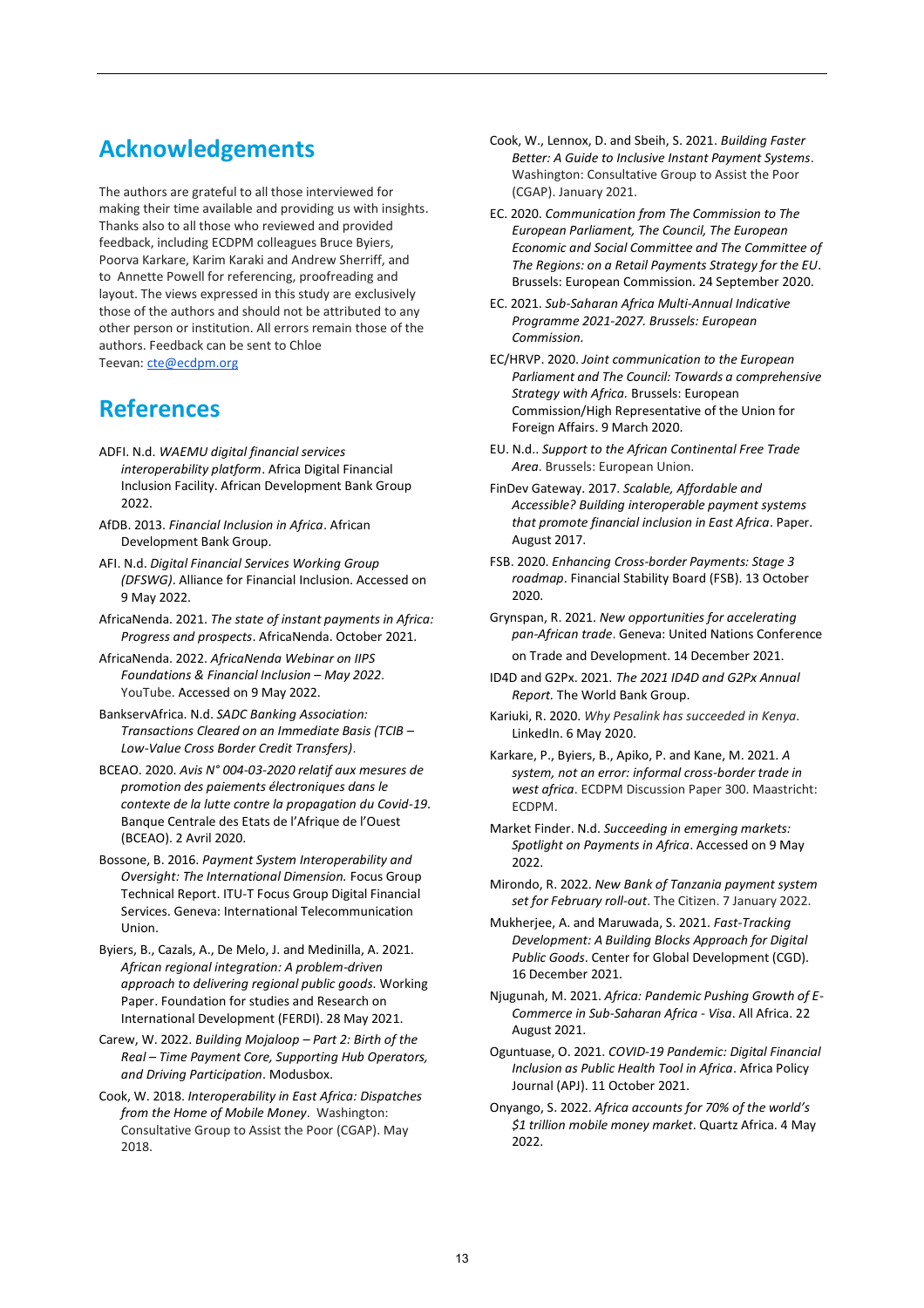- PAPSS. N.d. *[About PAPSS](https://papss.com/about-us/#about-papss)*. Cairo: Pan-African Payment & Settlement System. Accessed on 9 May 2022.
- PYMNTS. 2021. *[Interoperability is Key to a Humongous](https://www.pymnts.com/news/digital-banking/2021/interoperability-key-to-humongous-change-in-payments/)  [Change in Payments, Says Ecobank Consumer](https://www.pymnts.com/news/digital-banking/2021/interoperability-key-to-humongous-change-in-payments/)  [Payments Head.](https://www.pymnts.com/news/digital-banking/2021/interoperability-key-to-humongous-change-in-payments/)* PYMNTS.com. 14 September 2021.
- Republic of Ghana. 2018. *[National Financial Inclusion and](https://mofep.gov.gh/sites/default/files/acts/NFIDs_Report.pdf)  [Development Strategy \(NFIDS\)](https://mofep.gov.gh/sites/default/files/acts/NFIDs_Report.pdf)*. Ministry of Finance, Ghana.
- Robb, G. and Vilakazi, T. 2016. *[Mobile Payments Markets](https://static1.squarespace.com/static/52246331e4b0a46e5f1b8ce5/t/5889a8a58419c25a60c9d586/1485416617357/AJIC-Issue-17-2016-Robb-Vilakazi.pdf)  [in Kenya, Tanzania and Zimbabwe: A Comparative](https://static1.squarespace.com/static/52246331e4b0a46e5f1b8ce5/t/5889a8a58419c25a60c9d586/1485416617357/AJIC-Issue-17-2016-Robb-Vilakazi.pdf)  [Study of Competitive Dynamics and Outcomes.](https://static1.squarespace.com/static/52246331e4b0a46e5f1b8ce5/t/5889a8a58419c25a60c9d586/1485416617357/AJIC-Issue-17-2016-Robb-Vilakazi.pdf)* The African Journal of Information and Communication (AJIC), 17, 9-37.
- SADC. N.d. *[Tripartite Cooperation](https://www.sadc.int/about-sadc/continental-interregional-integration/tripartite-cooperation/)*. Southern African Development Community. Accessed on 9 May 2022.
- Smart Africa. 2021. *[Blueprint for e-Payments for the](https://smartafrica.org/knowledge/blueprint-for-e-payments-for-the-facilitation-of-digital-trade-across-africa/)  [Facilitation of Digital Trade across Africa](https://smartafrica.org/knowledge/blueprint-for-e-payments-for-the-facilitation-of-digital-trade-across-africa/)*. Kigali: Smart Africa.
- Songne, M. and Velluet, Q. 2022. *[Mobile money : ce que](https://www.jeuneafrique.com/1340962/economie/mobile-money-ce-que-change-la-licence-eme-pour-wave/?utm_source=newsletter-ja-actu-v4&utm_campaign=newsletter-ja-actu-v4-22-04-2022&utm_medium=email&utm_content=article_6)  [change la licence EME pour Wave](https://www.jeuneafrique.com/1340962/economie/mobile-money-ce-que-change-la-licence-eme-pour-wave/?utm_source=newsletter-ja-actu-v4&utm_campaign=newsletter-ja-actu-v4-22-04-2022&utm_medium=email&utm_content=article_6)*. Jeune Afrique. 22 April 2022.
- Statista. 2022. *[Mobile money accounts in Africa by region](https://www.statista.com/statistics/1139376/mobile-money-accounts-africa/#:~:text=Mobile%20money%20accounts%20in%20Africa%202021&text=More%20mobile%20money%20users%20held,were%20deemed%20inactive%20in%202021)  [2021](https://www.statista.com/statistics/1139376/mobile-money-accounts-africa/#:~:text=Mobile%20money%20accounts%20in%20Africa%202021&text=More%20mobile%20money%20users%20held,were%20deemed%20inactive%20in%202021)*. Statista Research Department. 7 April 2022.
- Thompson, F. 2022. *[Commercial banks ready real-world](https://www.gtreview.com/news/africa/commercial-banks-ready-real-world-use-of-pan-african-payments-system/)  [use of pan-African payments system](https://www.gtreview.com/news/africa/commercial-banks-ready-real-world-use-of-pan-african-payments-system/)*. Global Trade Review. 16 March 2022.
- Tralac. 2022. *[Status of AfCFTA Ratification](https://www.tralac.org/resources/infographic/13795-status-of-afcfta-ratification.html)*. Tralac. 3 May 2022.
- World Bank. N.d. *[Digital Financial Inclusion](https://www.worldbank.org/en/topic/financialinclusion/publication/digital-financial-inclusion)*. The World Bank Group. Accessed on 9 May 2022.

## **Endnotes**

- <sup>1</sup> The Transform Africa Summit held in Kigali, Rwanda on 28-31 October 2013 culminated in the adoption of the Smart Africa Manifesto document by seven African Heads of States (Rwanda, Kenya, Uganda, South Sudan, Mali, Gabon, Burkina Faso) in which they committed to provide leadership in accelerating socioeconomic development through ICT. The SMART Africa Manifesto was endorsed by all Heads of State and Government of the AU at the 22nd Ordinary Session of the Assembly of the African Union in Addis Ababa. The Smart Africa Alliance has since grown to include 30 African countries that represent 700+ million people [\(Smart Africa\).](https://smartafrica.org/who-we-are/)
- <sup>2</sup> WAEMU is made up of Benin, Burkina Faso, Côte D'Ivoire, Guinea-Bissau, Mali, Niger, Senegal and Togo. These states are also members of ECOWAS but have a monetary union and all use the CFA Franc. Also known by its French acronym, UEMOA.